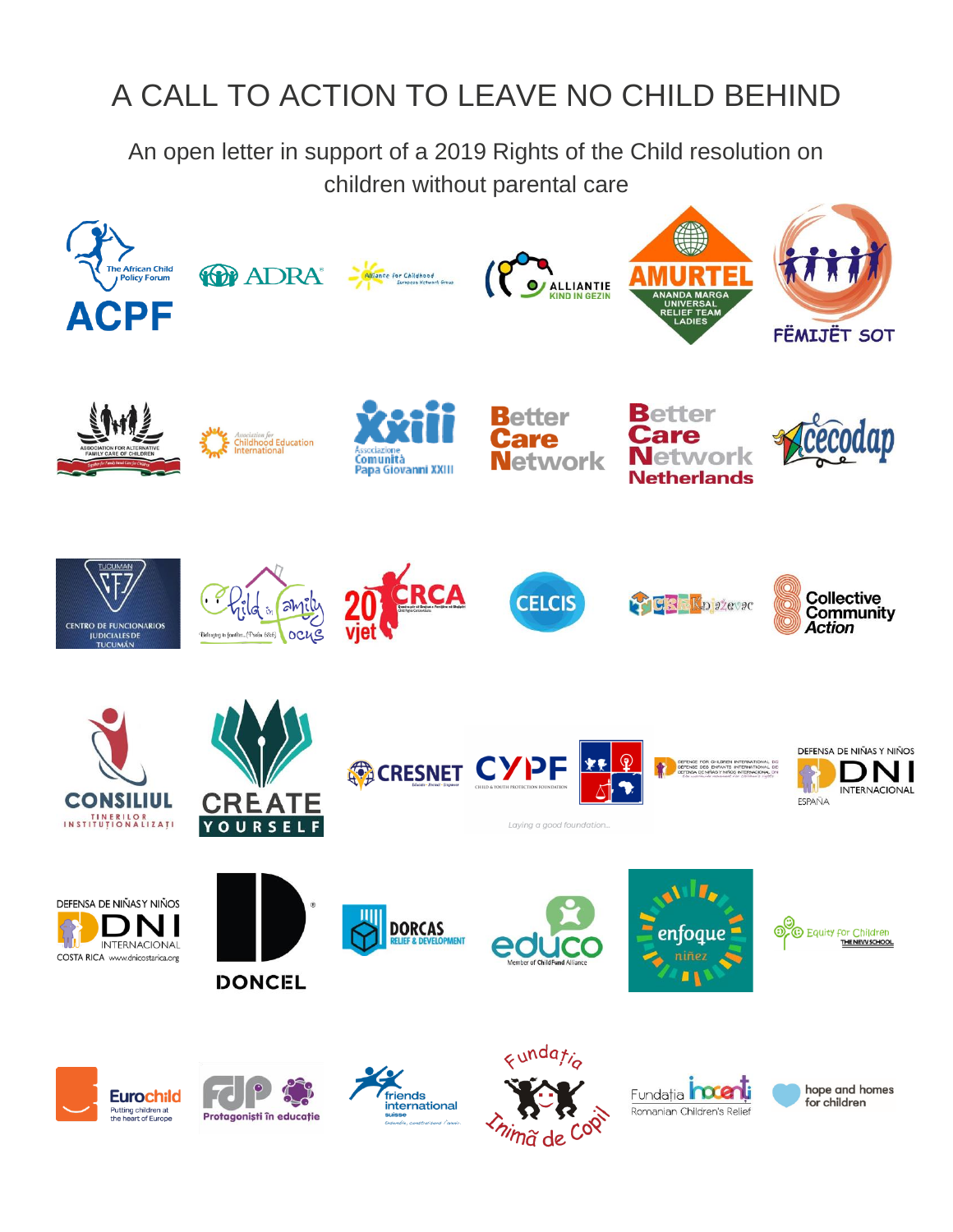







International Child Development Initiatives





















**PROGDOPGION** 





















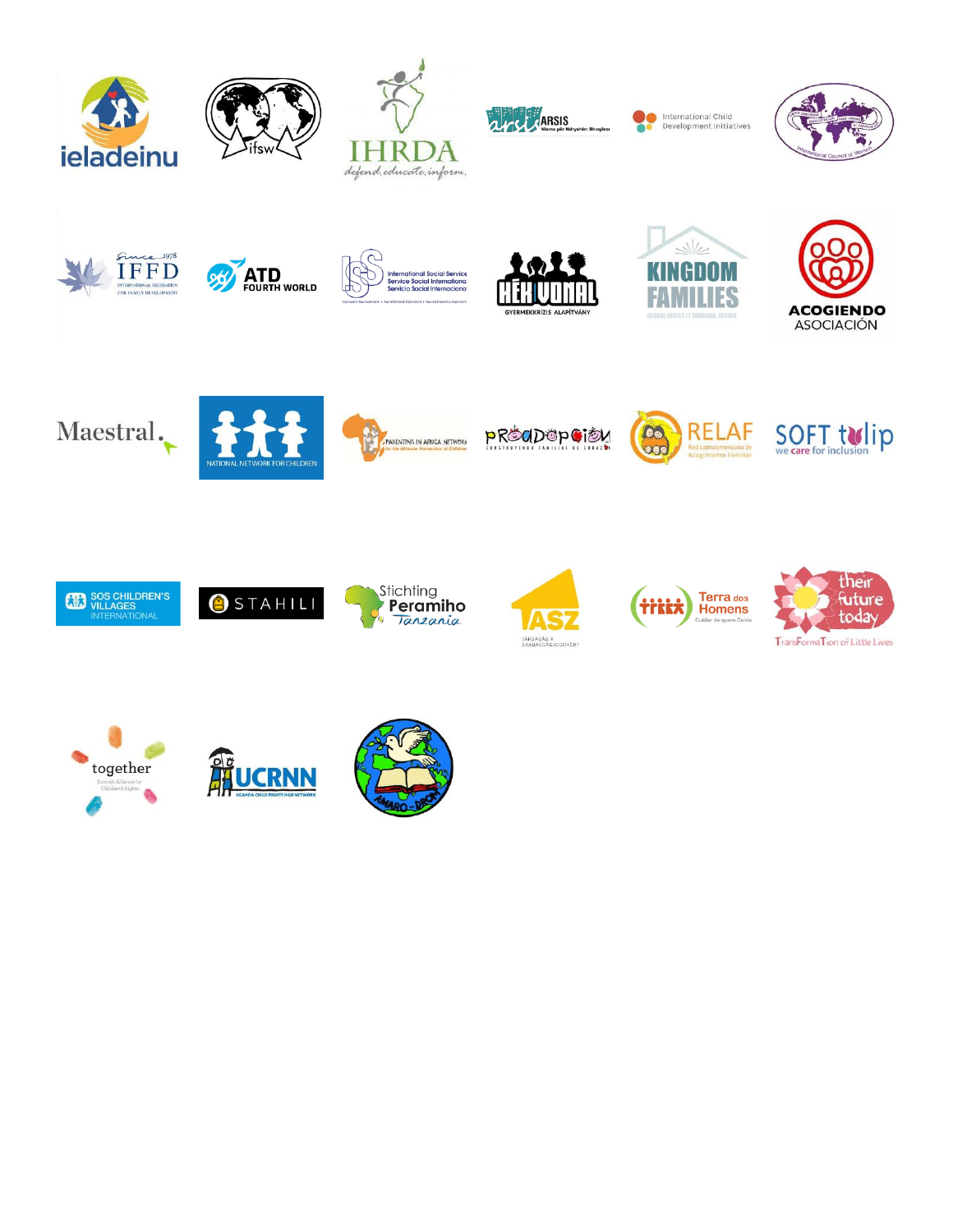# A CALL TO ACTION TO LEAVE NO CHILD BEHIND An open letter in support of a 2019 Rights of the Child resolution on children without parental care

We, the signatories of this open letter, call on Member States of the UN General Assembly to focus on the rights of children deprived of parental care, or who are at risk of being so, as the theme of the 2019 UNGA Third Committee resolution on the Rights of the Child.

#### Situation analysis

Millions of children deprived of parental care, or who are at risk of being so, are among the world's most vulnerable and "left-behind" groups of children. According to UNICEF, there are approximately 140 million children classified as orphans, 15.1 million of which have lost both parents. Another source estimates that 1 in 10 children are growing up without appropriate parental care. This figure includes those children who have lost, or are at risk of losing parental care, and live in extremely vulnerable circumstances where they are lacking adequate care and protection.

A wide range of complex factors trigger the sometimes preventable loss of parental care by a child, for instance, parental incapacity due to physical or mental illness, discrimination, substance abuse, poverty or parental death to mention a few. Where possible, efforts should primarily be directed to prevent the need for separation in the first place. Where this is not possible, i.e. not in the best interest of the child, article 20 of the UN Convention of the Rights of the Child (CRC) specifies that States should ensure alternative care to a child *"temporarily or permanently deprived of his or her family environment."*

Alternative care is any arrangement, formal or informal, temporary or permanent, for a child who is living away from his/ her parents e.g. in kinship care, foster care, residential care etc. Without access to quality and appropriate alternative care, children deprived of parental care often face a downward spiral of economic, social and structural exclusion, and marginalization with long-term consequences for them and their communities. Children in institutions or on the street, separated from their parents due to poverty, conflict or disability have largely fallen off the statistical map and global development agenda. It is both important and urgent that concerted action is taken to address their often overlooked situation.

Since the CRC was adopted by the UN General Assembly (GA) on 20 November 1989, **no Rights of the Child resolution has specifically addressed the rights of children without parental care.** Therefore, there is a critical gap in addressing this issue in a comprehensive manner incorporating updated information. **2019 constitutes a particularly appropriate opportunity for the UN to address the issue of children without parental care, as it marks the 10th Anniversary of the Guidelines for the Alternative Care for Children (A/RES/64/142).** The Guidelines were welcomed by the GA in 2009 - making 2019a key moment to take stock of progress, understand the challenges to implementation, and advance the rights of this often invisible group of children.

#### Rationale for resolution

A 2019 resolution on the rights of children without parental care is needed for the following reasons in particular:

**1.** Addressing the issue of children without parental care and those at risk of losing it, is necessary in order to achieve the Sustainable Development Goals (SDGs);

**2.** Children are separated and grow up without parental care in every country, making this a universal issue. However, approaches to protect them vary greatly, as does the quality of care they receive, making it important to promote universal adherence to the policy orientations set out in the UN Guidelines for the Alternative Care of Children;

**3.** The costs and negative impact for children, families and societies are enormous if children enter alternative care unnecessarily, and are even greater if placed in care settings of poor quality, with evidence demonstrating long lasting repercussions for all;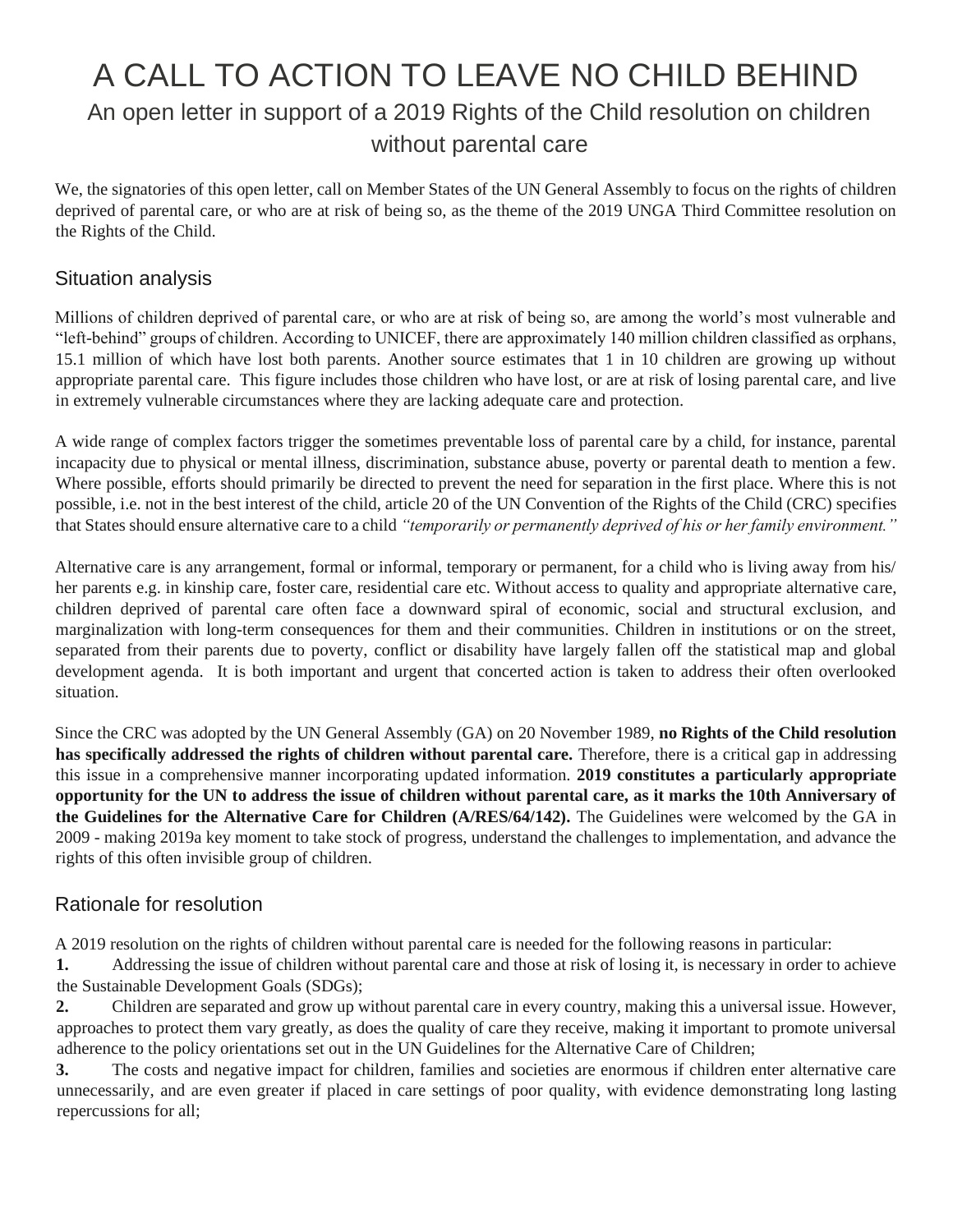**4.** There is an urgent need to address the lack of comprehensive, accurate and official data on children without parental care, or they will remain in the blind spot of policy and social programs;

**5.** Children without the primary protection of their parents are especially vulnerable to human rights violations and in higher need of protection by the State, both generally and in its capacity as their legal guardian. Research (UNICEF, 2014) has shown that children who are not living in parental care are more likely to have worse social and health outcomes;

**6.** The loss of parental care is often as a result of overlapping vulnerabilities, and a UN resolution can present solutions to this in an integrated, consistent and coherent way;

**7.** There is a need to take stock of the progress made by many State Parties to strengthen and reform their alternative care system and address the drivers of separation. As the Committee on the Rights of the Child (and other UN treaty bodies) systematically makes recommendations to States parties to implement the Guidelines, a UN resolution showcasing the positive progress, and going into more detail on how their implementation can be better achieved would help States parties comply with their obligations under the

CRC and other treaty bodies;

**8.** Due to multiple world crises and emergency situations, including those that result in cross-border movement, the numbers of children without parental care are increasing in many countries, and this issue requires special attention. The situation of unaccompanied and separated minors can be addressed therein.

#### Recommendations

The Guidelines for the Alternative Care of Children provide authoritative guidance on the implementation of the provisions of the CRC for this particularly vulnerable group. A resolution by the General Assembly, on the 10th anniversary of the Guidelines, will ensure renewed commitment to taking forward the policy orientations they contain.

We recommend that this resolution stresses States' obligations to regulate and monitor the quality and appropriateness of alternative care systems with a child's best interests at the center, and encourage State Parties to recommit to providing and investing in a range of alternative care options that can suit the interest of each child.

We recommend an emphasis on the importance of systems that prevent unnecessary separation of children from their parents, and support capacity building and reunification.

We recommend a focus on strengthening data systems, gate keeping, child safeguarding, improving the national care situation including by developing comprehensive national legislation and programs, and on properly preparing children for leaving care so they can be self-reliant after-care.

We, the signatories, remain committed to working with Member States to ensure this resolution becomes a reality, and that children without parental care are not left behind again.

### **Thank you for your kind consideration. March 2018**

## **HOW TO JOIN**

Fill in your information **[here](https://docs.google.com/forms/d/1xZnbCPXRCNvn1EDekJ-Fr_Qa0Chyk5Hw-Tf6tFc7MNo/viewform?edit_requested=true)** [a](https://docs.google.com/forms/d/1xZnbCPXRCNvn1EDekJ-Fr_Qa0Chyk5Hw-Tf6tFc7MNo/viewform?edit_requested=true)nd upload your organization's logo to this link – **[Open Letter](https://www.dropbox.com/request/NqrfeEt6GiC6uJzGcKmy)  [Campaign;](https://www.dropbox.com/request/NqrfeEt6GiC6uJzGcKmy)**

**OR**

Send an email **here** with your **full name, name of organization, and organization logo** attached.